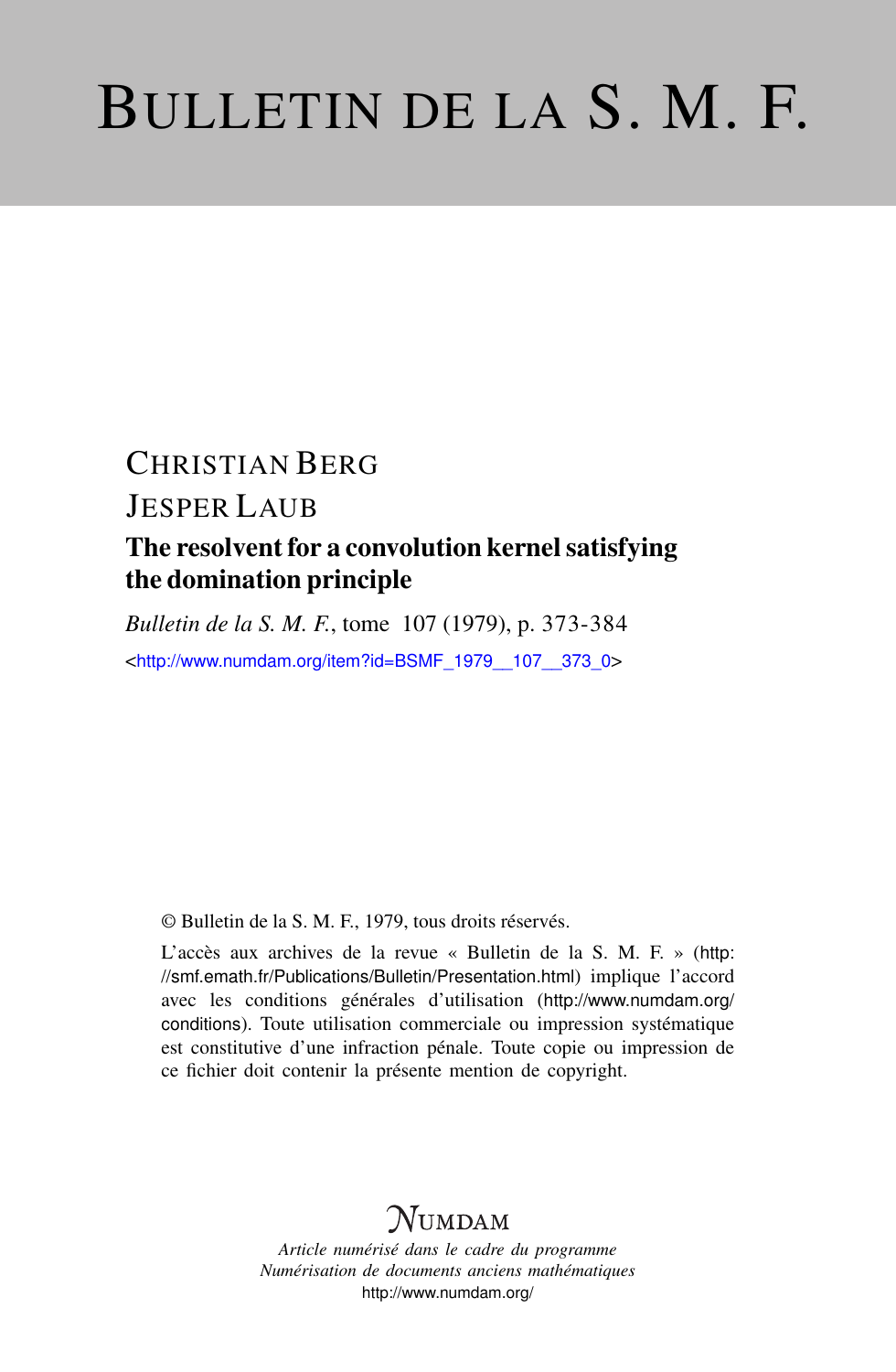*Bull. Soc. math. France^* 107, 1979, p. 373-384.

### **THE RESOLVENT FOR A CONVOLUTION KERNEL SATISFYING THE DOMINATION PRINCIPLE**

**BY** 

CHRISTIAN BERG and JESPER LAUB (\*) [Kobenhavns Universitet]

ABSTRACT. - Let N be a convolution kernel on a locally compact abelian group. **It** is shown that if *N* satisfies the domination principle and is non-singular, then there exists a splitting  $N = N_0 + N'$  of N in which  $N_0$  is a resolvent kernel and N' is N-invariant. Furthermore, the singular part  $N'$  of N is either N<sub>0</sub>-invariant or a  $N_0$ -potential of a *N*-invariant measure. These results simplify Theorems of M. ITÔ.

 $R$ *isumi*. - Soit  $N$  un noyau de convolution dans un groupe abélien localement compact. Pour  $N$  satisfaisant au principe de domination et étant non singulier, on démontre qu'il existe une partition  $N = N_0 + N'$  de N, où  $N_0$  est un noyau à résolvante et N' est *N*-invariante. De plus, la partie singulière *N'* de *N* est ou bien  $N_0$ -invariante ou bien un  $N_0$ -potentiel d'une mesure N-invariante. Ces résultats simplifient des théorèmes de M. ITÔ.

#### **Introduction**

Let *G* be a locally compact abelian group and *N* a convolution kernel on *G* satisfying the domination principle. In [2], ITO introduced a family  $(N_p)_{p>0}$  of convolution kernels, which in later papers ([3], [5]) turned out to be the resolvent family for the regular part  $N_0$  of N. Some of the proofs in these papers are complicated, so it is of interest to give a simple and unified treatment of the resolvent and the regular part of *N* based entirely on the Riesz decomposition theorem, and this is the aim of the present paper.

A complete proof of the Riesz decomposition theorem was given in [7], which will be a prerequisite for the present paper. Less general versions of the Riesz decomposition Theorem appeared in [3] and [4], and the treatment in [3] assumes knowledge of the resolvent and the regular part.

<sup>(\*)</sup> Texte recu Ie 16 octobre 1978.

Christian BERG and Jesper LAUB, Kobenhavns Universitets Matematiske Institut, Universitetsparken 5, DK-2100 København  $\varnothing$  (Danemark).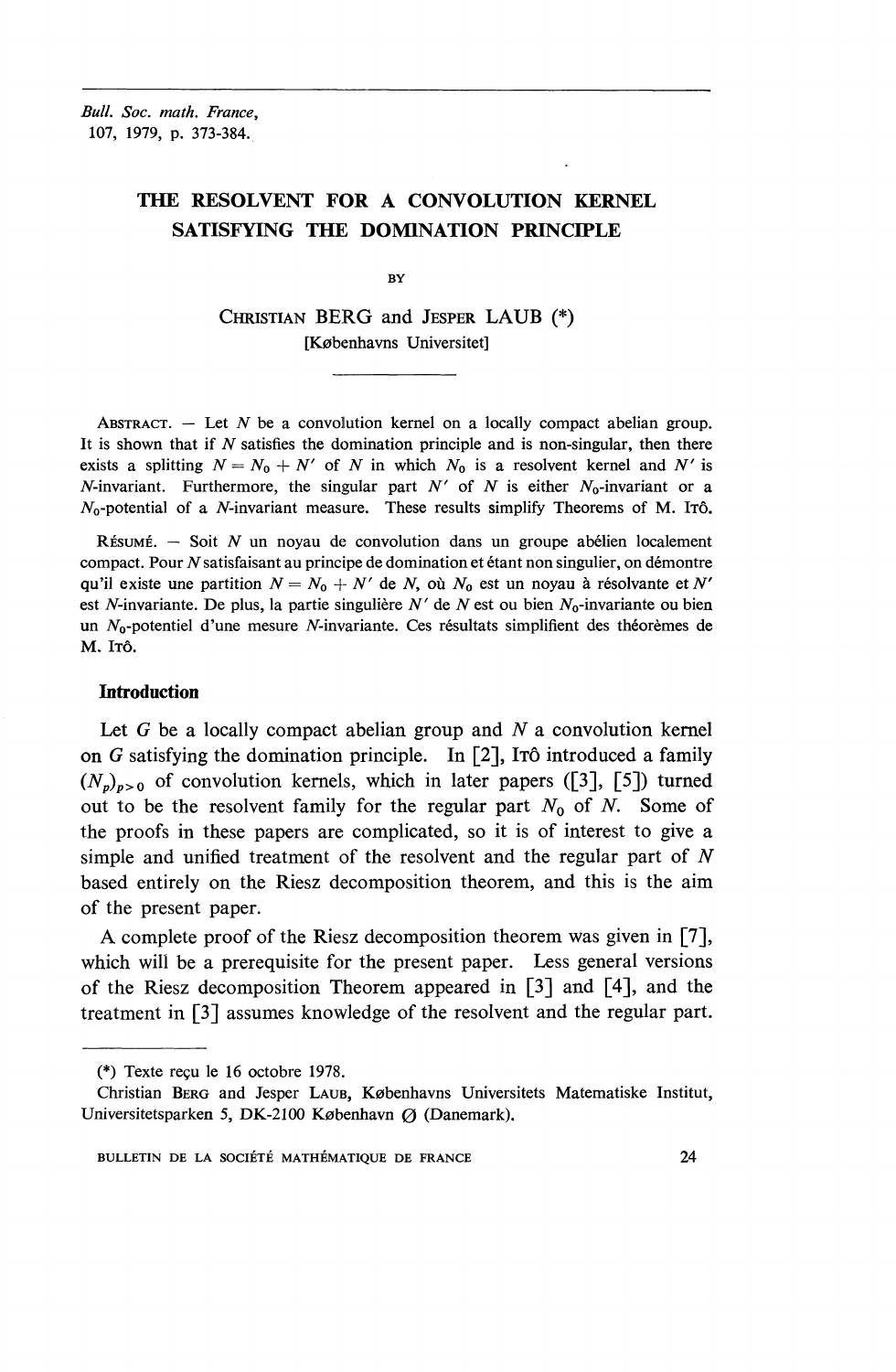The idea behind our treatment is as follows:

For each  $p > 0$ , we have  $p N + \varepsilon_0 < N$ , so let  $N = (p N + \varepsilon_0) \star N_p + \eta_p$ be the Riesz decomposition of N with respect to  $p N + \varepsilon_0$  as sum of a  $(p N + \varepsilon_0)$ -potential, generated by a measure  $N_p$ , and a  $(p N + \varepsilon_0)$ -invariant measure  $\eta_p$ . The measures  $N_p$  and  $\eta_p$  are uniquely determined, and this leads to the resolvent equation for  $(N_p)_{p>0}$ . For *p* tending to zero,  $N_p$ increases to the regular part of *N.*

#### **Preliminaries**

In the following, *G* denotes an arbitrary locally compact abelian group, and *N* a convolution kernel on *G* satisfying the domination principle.

A positive measure  $\xi$  on G is called *N-excessive*, if N satisfies the relative domination principle with respect to  $\xi$  ( $N \lt \xi$ ) (cf. [4], [7]). The set of N-excessive measures is a vaguely closed convex cone  $E(N)$ , which is infimum-stable, and every  $\xi \in E(N)$  is the vague limit of an increasing net of *N*-potentials. For an open subset  $\Omega \subseteq G$  and *a* measure  $\xi \in E(N)$ , the *reduced measure*  $_{N}R^{\Omega}_{\varepsilon}$  of  $\xi$  over  $\Omega$  (with respect to *N*) is defined *(cf.* [7]) as

$$
{}_{N}R_{\xi}^{\Omega} = \inf \{ \tau \in E(N); \tau \geq \xi \text{ in } \Omega \}.
$$

We write  $R^{\Omega}_{\xi}$  instead of  $_{N}R^{\Omega}_{\xi}$  when *N* is clear from the context.

Let  $\mathscr V$  denote the set of compact neighbourhoods of 0 in G. A measure  $\xi \in E(N)$  is called *N-invariant* if  $R^{\mathfrak{p} \mathfrak{p}} = \xi$  for all  $V \in \mathcal{V}$ . The set of N-invariant measures is a convex cone  $I(N)$ , closed under increasing limits.

*Definition. – The singular part N'* of *N* is the limit  $N' = \lim_{V \uparrow G} R_V^{\mathsf{CV}}$ of the decreasing net  $(R^{\mathbf{F}}_N)_{V\in\mathcal{V}}$ , when  $V\in\mathcal{V}$  increases to *G*.

*The regular part*  $N_0$  of  $N$  is  $N_0 = N - N'$ . Note that  $N_0 \ge 0$ .

The convolution kernel N is called *singular* (resp. *non-singular*) if  $N_0 = 0$ (resp.  $N_0 \neq 0$ ).

The following Riesz decomposition theorem will be essential later *(cf.* [7]).

PROPOSITION 1. - *Suppose N is non-singular. Every*  $\xi \in E(N)$  *has a decomposition*

 $\xi = N_{\star} \mu + \eta$ , where  $\eta \in I(N)$ .

*The invariant part*  $\eta$  *is uniquely determined, and the measure*  $\mu$  *is uniquely determined if (and only if) N satisfies the principle of unicity of mass.*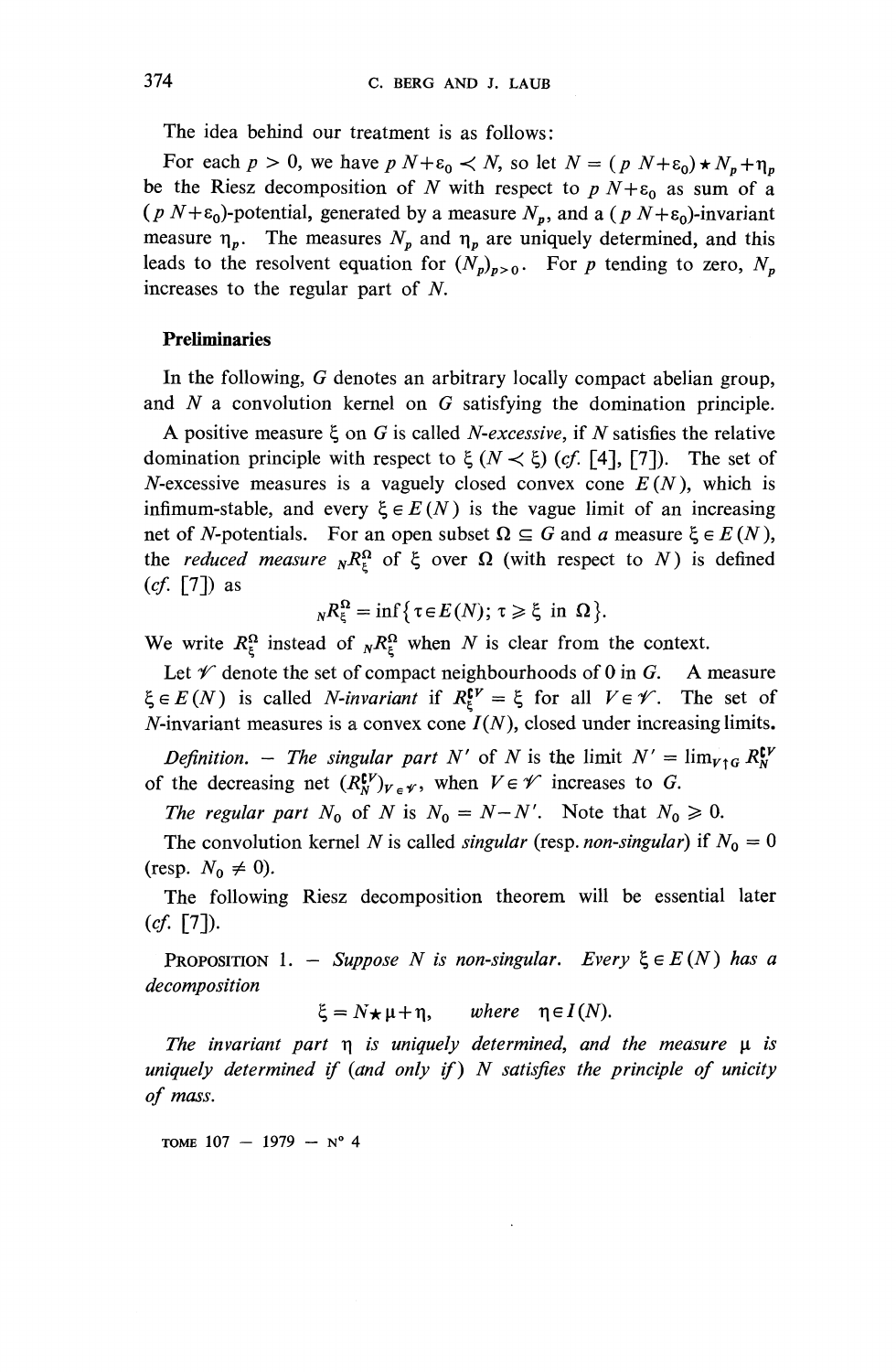We shall use some alternative characterizations of  $N$ -excessive and N-invariant measures.

LEMMA 2 (ITO [4], LAUB [7]). — *Suppose N is non-singular. A positive measure*  $\zeta$  *is N-invariant if (and only if) there exists a net*  $(\lambda_n)_{n \in A}$  *of positive measures with compact support such that*

$$
N\star\lambda_{\alpha}\uparrow\xi,\qquad\lambda_{\alpha}\to 0.
$$

**In** Corollary 6 below the conclusion of Lemma 2 is shown to be valid also for singular kernels.

The following result is well-known and not difficult to establish.

LEMMA 3. - Let  $N=1/a\sum_{n=0}^{\infty} \sigma^n$  *be an elementary kernel (a > 0). Then*

- (i)  $\xi \in E(N) \Leftrightarrow \sigma \star \xi \leq \xi$ ,
- (ii)  $\eta \in I(N) \iff \sigma \star \eta = \eta$ .

For  $c > 0$ , the convolution kernel  $N + c \varepsilon_0$  satisfies the domination principle and the principle of unicity of mass, where  $\varepsilon_0$  denotes the Dirac measure at 0. Moreover, it is easily seen that if  $N \lt \xi$  then  $N + c \varepsilon_0 \lt \xi$ , *i.e.*  $E(N) \subseteq E(N + c \epsilon_0)$ . For  $V \in \mathscr{V}$ , we consequently have

$$
{}_{N}R_{N}^{\mathfrak{c}V}\geq{}_{(N+c\epsilon_{0})}R_{N+c\epsilon_{0}}^{\mathfrak{c}V},
$$

so that  $N + c \varepsilon_0$  is non-singular.

The following Lemma is an extension of [4] (Corollaire 1, p. 340); the hypothesis of *N* being non-singular is removed.

LEMMA 4.  $-$  For  $c > 0$ , we have

$$
I(N) = I(N + c \varepsilon_0).
$$

*Proof.* – Suppose first that  $\eta \in I(N+c\epsilon_0)$ . By Lemma 2, there exists a net  $(\lambda_{\alpha})_{\alpha \in A}$  of positive measures such that  $(N+c \varepsilon_0) \star \lambda_{\alpha} \uparrow \eta$  and  $\lambda_{\alpha} \rightarrow 0$ . Therefore, we have  $\eta = \lim_{N \to \infty} N \star \lambda_{\alpha}$  and then  $\eta \in E(N)$ . For  $V \in \mathcal{V}$ , we find

$$
\eta = {}_{(N+cc_0)}R^{\mathfrak{C}V}_{\eta} \leqslant {}_{N}R^{\mathfrak{C}V}_{\eta} \leqslant \eta.
$$

hence  $\eta \in I(N)$ .

Suppose next that  $\eta \in I(N)$ . Then  $\eta \in E(N) \subseteq E(N+c \epsilon_0)$ , and since  $N+c\epsilon_0$  is non-singular,  $\eta$  has a Riesz decomposition

$$
\eta = (N + c \varepsilon_0) \star v_c + \eta_c,
$$

where  $\eta_c \in I(N+c\epsilon_0) \subseteq I(N)$ . We shall prove that  $v_c = 0$ .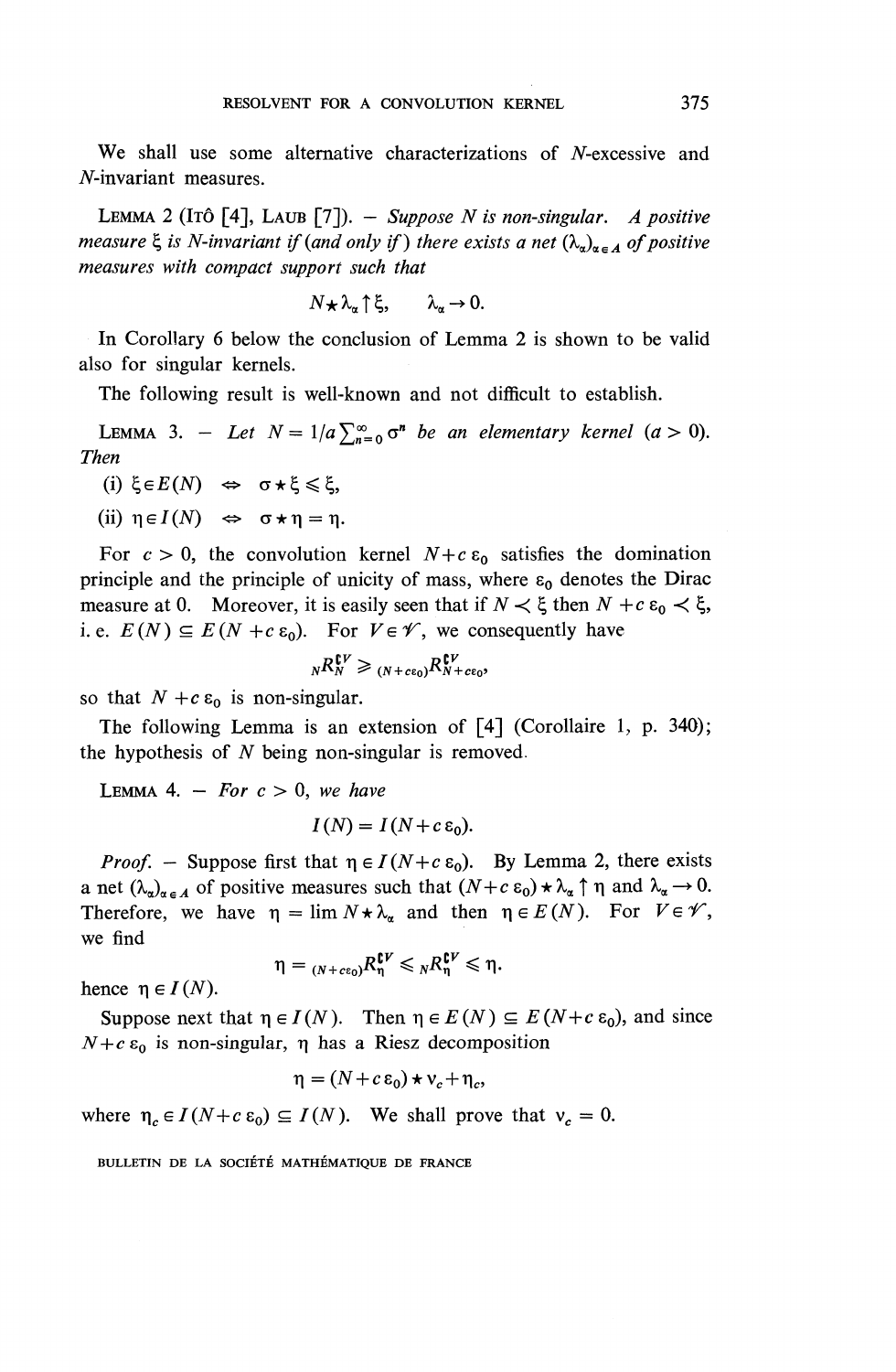Let  $V \in \mathscr{V}$ , and choose a net of positive measures  $(\mu_{\alpha})_{\alpha \in A}$  with compact support in  $\int_{\mathbb{R}} V$  such that  $N \star \mu_{\alpha} \uparrow R_N^{\mathfrak{e} \nu}$ . Since  $N \prec \eta$  the net  $(\eta \star \mu_{\alpha})_{\alpha \in A}$ is increasing and

$$
\lim_{A}\eta\star\mu_{\alpha}\leqslant\eta.
$$

Now choose  $(\lambda_{\beta})_{\beta \in B}$  such that  $N \star \lambda_{\beta} \uparrow \eta$ , and if N is non-singular with the additional property that  $\lambda_{\beta} \rightarrow 0$ . We then claim that

$$
\lim_{B} (N - R_N^{\mathbf{C}V}) \star \lambda_{\beta} = 0.
$$

This is true, because if N is singular then  $N = R_N^{\{V\}}$ , and if N is non-singular then  $N-R_N^{\mathfrak{tr}}$  has compact support and  $\lambda_{\beta} \to 0$ . We then have

$$
\eta = \lim_{B} N \star \lambda_{\beta} = \lim_{B} R_{N}^{\mathfrak{e}V} \star \lambda_{\beta}
$$
  
= 
$$
\lim_{B} (\lim_{A} N \star \mu_{\alpha} \star \lambda_{\beta}) \leqslant \lim_{A} \eta \star \mu_{\alpha},
$$

hence  $\eta = \lim_{A} \eta * \mu_{\alpha}$ .

Since  $\eta_c \in I(N)$ , we similarly find  $\lim_{A} \eta_c \star \mu_\alpha = \eta_c$ . If  $\mu_{\mathfrak{e}V}$  denotes a vague accumulation point of  $(\mu_\alpha)_{\alpha \in A}$ , we may assume that  $\mu_\alpha \to \mu_\mathfrak{e}$ and since  $N \star \mu_{\alpha} \leq N$  and  $N \star v_c$  exists, Deny's convergence Lemma  $([1],$  Lemma 5.2) shows that

$$
\lim_{A} \mu_{\alpha} \star v_c = \mu_{\mathbf{U}V} \star v_c.
$$

If we convolve all terms in the Riesz decomposition of  $\eta$  with  $\mu_{\alpha}$  and go to the limit, we obtain

$$
\eta = R_N^{\mathfrak{e}V} \star v_c + c \mu_{\mathfrak{e}V} \star v_c + \eta_c.
$$

Finally, letting *V* increase to *G,* Deny's convergence Lemma shows that Finally, letting  $V$  increase to  $G$ , Deny's convergently  $\mu_{\mathbf{t}} v \star v_c \to 0$  because supp  $(\mu_{\mathbf{t}} v) \subseteq \overline{\mathbf{t}} V$ , and hence

$$
\eta = N' \star v_c + \eta_c,
$$

which compared to the original decomposition gives  $v_c = 0$ , so we have

$$
\eta = \eta_c \in I(N + c \epsilon_0).
$$

As an application of Lemma 4, we prove the following result which will not be used in the sequel, but it might be of independent interest.

PROPOSITION 5. — *The following conditions about N are equivalent:*

- (i) *N is singular.*
- (ii)  $I(N) = E(N)$ .

(iii) There exists a net  $(\lambda_a)_{a \in A}$  of positive measures with compact support **PROPOSITION 5.**  $-$  *The following cond.*<br>
(i) *N is singular.*<br>
(ii)  $I(N) = E(N)$ .<br>
(iii) *There exists a net*  $(\lambda_{\alpha})_{\alpha \in A}$  *of posit such that*  $N \star \lambda_{\alpha} \uparrow N$  *and*  $\lambda_{\alpha} \rightarrow 0$ .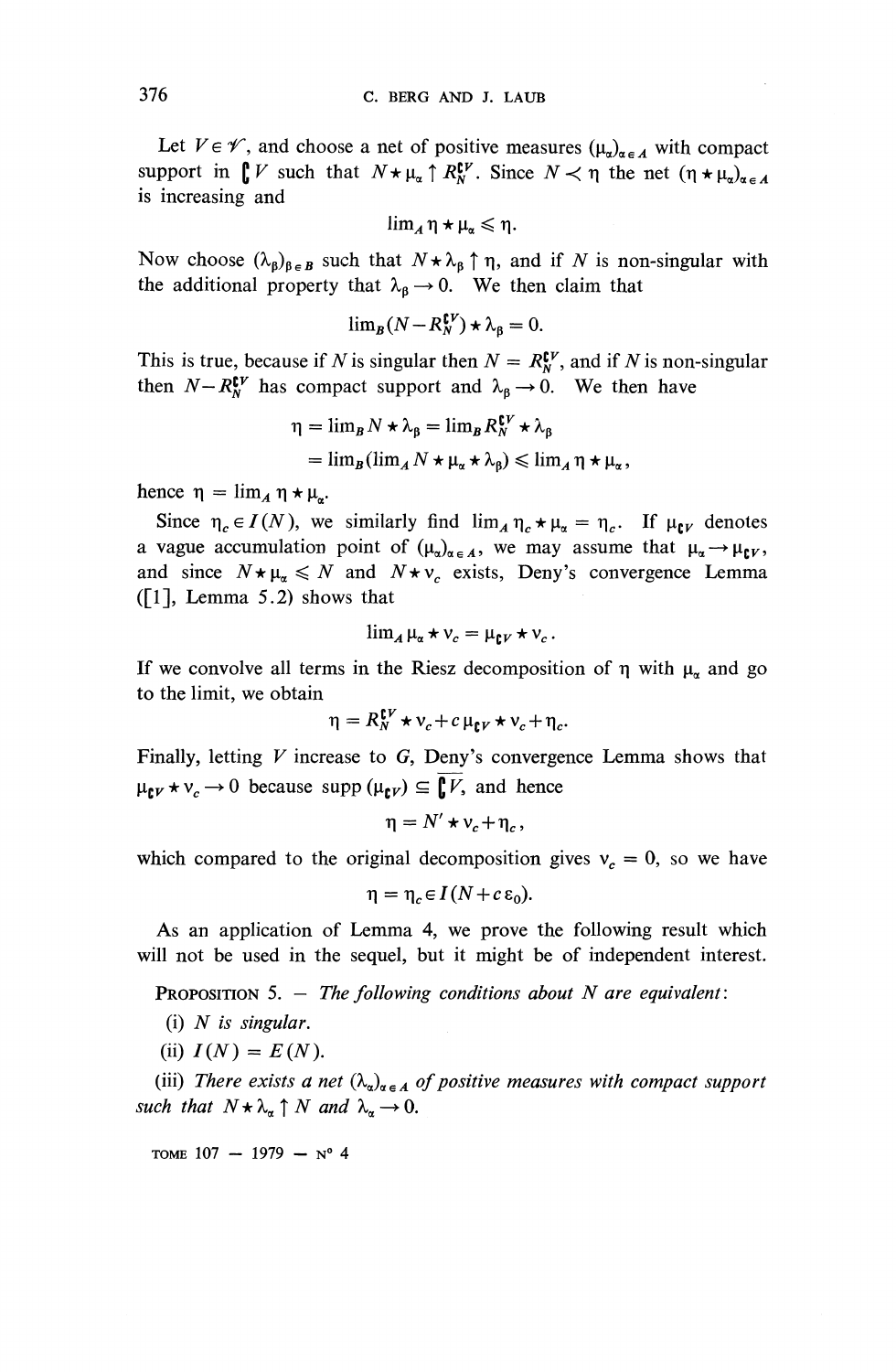*Proof:*

(i)  $\Rightarrow$  (ii): Let  $\mu$  be a positive measure such that  $N \star \mu$  exists. By Lemma 1.8 in [7], the net  $R^{IV}_{N\star\mu}$  decreases to  $N\star\mu$  as V increases to G, hence  $R_{N+\mu}^{\mathbf{F}V} = N \star \mu$  for all  $V \in \mathcal{V}$  so that  $N \star \mu \in I(N)$ *.* Since every measure  $\xi \in E(N)$  is an increasing limit of potentials  $N \star \mu$ , we get  $E(N) \subseteq I(N)$ .

(ii)  $\Rightarrow$  (iii): By Lemma 4, we have  $N \in I(N+\epsilon_0)$ , so by Lemma 2 there exists a net  $(\lambda_{\alpha})_{\alpha \in A}$  such that  $(N+\varepsilon_0) \star \lambda_{\alpha} \uparrow N$  and  $\lambda_{\alpha} \to 0$ . Therefore,  $N \star \lambda_{\alpha} \rightarrow N$ , and  $(N \star \lambda_{\alpha})_{\alpha \in A}$  is increasing because  $N+\varepsilon_0 \prec N$ .

 $(iii) \Rightarrow (i)$ : Let  $V \in \mathscr{V}$ , and suppose that  $N \star \lambda_{\alpha} \uparrow N$  and  $\lambda_{\alpha} \rightarrow 0$ . Writing  $\lambda_{\alpha}$  as sum of its restrictions  $\lambda_{\alpha} \mid W$  and  $\lambda_{\alpha} \mid \mathbf{F}^{\prime} W$  to W and  $\mathbf{F}^{\prime} W$ , where  $W \in \mathscr{V}$  is a compact neighbourhood of V, we have  $N \star (\lambda_{\alpha} | \mathbf{F} \mid W) \to N$ . By the domination principle for measures, we find  $R_N^{\mathfrak{e}V} \geq N \star (\lambda_\alpha \mid \mathfrak{g}W)$ , so taking limits for  $\alpha \in A$  we get  $N \leqslant R_N^{\mathfrak{c} V}$ , which proves (i).

COROLLARY 6. — *The conclusion of Lemma* 2 *is valid also for singular convolution kernels satisfying the domination principle.*

*Proof.* – In order to show that a *N*-invariant measure  $\xi$  is the limit of an increasing net  $(N \star \lambda_{\alpha})$  for which  $\lambda_{\alpha} \to 0$  one proceeds like in  $(ii) \Rightarrow (iii)$  above. In order to prove the converse one proceeds like in (iii)  $\Rightarrow$  (i).

A family  $(N_p)_{p>0}$  of convolution kernels is called a *resolvent* if

$$
N_p = N_q + (q - p) N_p \star N_q \quad \text{for} \quad p, q > 0.
$$

A convolution kernel *N* is called a *resolvent kernel* if there exists a resolvent  $(N_p)_{p>0}$  such that  $N = \lim_{p\to 0} N_p$ .

A resolvent kernel *N* satisfies the domination principle, and for every  $V \in \mathscr{V}$  there exists a balayaged measure  $\varepsilon'_{\text{r} \nu}$  of  $\varepsilon_0$  on  $\mathbf{r} \nu$  with respect to *N* such that  $R_N^{\mathbf{C}V} = N \star \epsilon_{\mathbf{C}V}^{\prime}$  (cf. [4], § 3). Since supp  $\epsilon_{\mathbf{C}V}^{\prime} \subseteq \mathbf{C} V$ , we have  $\lim_{\gamma \uparrow 6} \varepsilon_{\mathbf{k}y}^{\prime} = 0$ , and therefore  $N' = \lim_{\gamma \uparrow 6} R_{N}^{\mathbf{k}y} = 0$  because of the dominated convergence property of a resolvent kernel *(cf.* [4] or [6]).

Suppose now that *N* is a non-zero resolvent kernel. KISHI showed in [6] that  $\lim_{p\to\infty}p N_p$  exists and is the normalized Haar measure  $\omega_K$ of a compact subgroup  $K$  of  $G$ . The group  $K$  is the periodicity group for *N*, i. e.  $K = \{ x \in G; N \star \varepsilon_x = N \}.$ 

If  $\mu$  is a positive measure such that  $N \star \mu = N$ , it follows that  $N_p \star \mu = N_p$ for all p, hence by the convergence Lemma of DENY that  $\mu * \omega_K = \omega_K$ .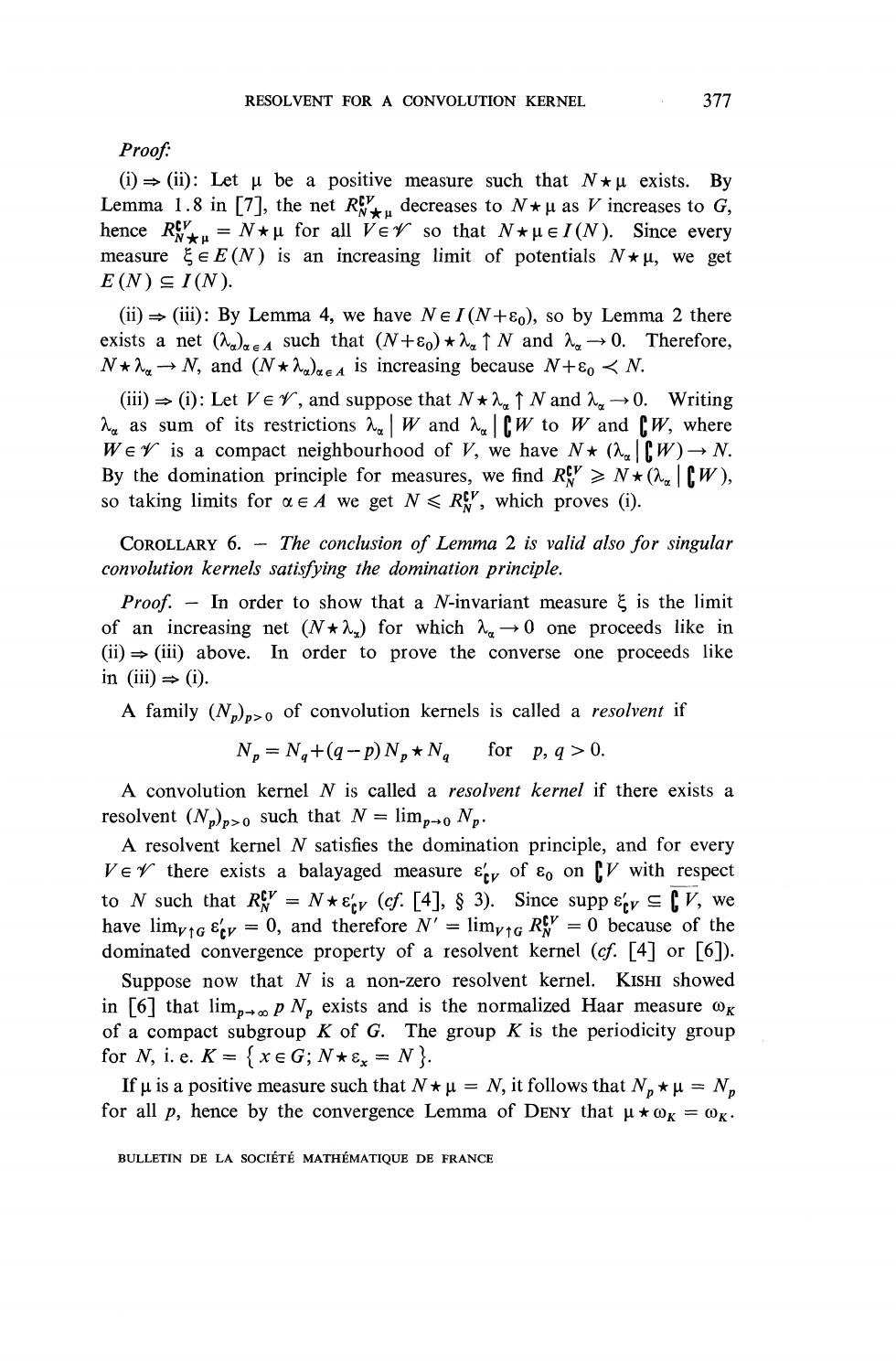This shows that  $\mu$  is a probability measure supported by  $K$ . In particular, every pseudo-period of N (i.e. a point  $x \in G$  such that  $N \star \varepsilon_x$  is proportional to *N )* is a period for *N.*

Denoting by  $\mathscr{V}_K$  the set of compact neighbourhoods of *K* we consequently have  $N \star \varepsilon'_{\mathbf{r}y} \neq N$  for any  $V \in \mathscr{V}_{K}$ . This implies that the series  $\sum_{n=0}^{\infty}$  ( $\varepsilon_{\text{F}}^{\prime}$ )<sup>n</sup> converges and the following formula holds

$$
N = (N - N \star \varepsilon_{\mathbf{t}V}^{\prime}) \star \sum_{n=0}^{\infty} (\varepsilon_{\mathbf{t}V}^{\prime})^n, \qquad V \in \mathscr{V}_K.
$$

Using this notation, the sets  $E(N)$  and  $I(N)$  can be characterized in the following way:

PROPOSITION 7. — *Let N be a non-zero resolvent kernel with resolvent*  $(N_p)_{p>0}$ . Then

\n- (i) 
$$
\xi \in E(N) \Leftrightarrow \forall p > 0 : p N_p \star \xi \leq \xi
$$
.
\n- (ii)  $\eta \in I(N) \Leftrightarrow \forall p > 0$   $(\exists p > 0) : p N_p \star \eta = \eta$ .
\n- (iii)  $\xi \in E(N) \Leftrightarrow \forall V \in \mathcal{V}_K : \varepsilon'_{\mathbf{i}V} \star \xi \leq \xi$  and  $\omega_K \star \xi = \xi$ .
\n- (iv)  $\eta \in I(N) \Leftrightarrow \forall V \in \mathcal{V}_K : \varepsilon'_{\mathbf{i}V} \star \eta = \eta$  and  $\omega_K \star \eta = \eta$ .
\n- The invariant part of  $\xi \in E(N)$  is given as  $\lim_{p \to 0} p N_p \star \xi$ .
\n

#### *Proof:*

(ii): If N is a resolvent kernel then  $N+1/p \varepsilon_0 = 1/p \sum_{n=0}^{\infty} (p N_p)^n$  is an elementary kernel for every *p >* 0 and hence Lemma 3 and 4 show that

$$
\eta \in I(N) \Leftrightarrow \eta \in I\left(N + \frac{1}{p}\varepsilon_0\right) \Leftrightarrow p N_p \star \eta = \eta.
$$

"(i)  $\Rightarrow$  ": For  $\xi \in E(N)$ , Proposition 1 shows that  $\xi = N \star \mu + \eta$ , where  $\eta \in I(N)$ , and from this Riesz decomposition we obtain

$$
p N_p \star \xi = p N_p \star N \star \mu + \eta \leq \xi.
$$

 $f''(i) \leftarrow$ ": From  $p N_p \star \xi \leq \xi$  follows by Lemma 3 that  $N+(1/p)$   $\varepsilon_0 \prec \xi$ . Letting p tend to infinity we find that  $N \lt \xi$ .

"(iii)  $\Rightarrow$  ": The statement holds for *N*-potentials and hence for every  $N$ -excessive measure.

"(iii)  $\Leftarrow$  ": Lemma 3 proves that  $\xi$  is excessive with respect to the "(iii)  $\Leftarrow$  ": Lemma 3 proves that  $\xi$  is excessive with respect to the elementary kernel  $N_V = \sum_{0}^{\infty} (\epsilon'_{\mathbf{t}V})^n$ , so there exists a net  $(\lambda_u)_{\alpha \in A}$  of positive measures such that  $N_V \star \lambda_\alpha \uparrow \xi$ . Using  $N = (N - N \star \epsilon'_{\epsilon V}) \star N_V$ , we get

$$
N \star \lambda_{\alpha} \uparrow \xi \star (N - N \star \varepsilon'_{\mathbf{f}V}),
$$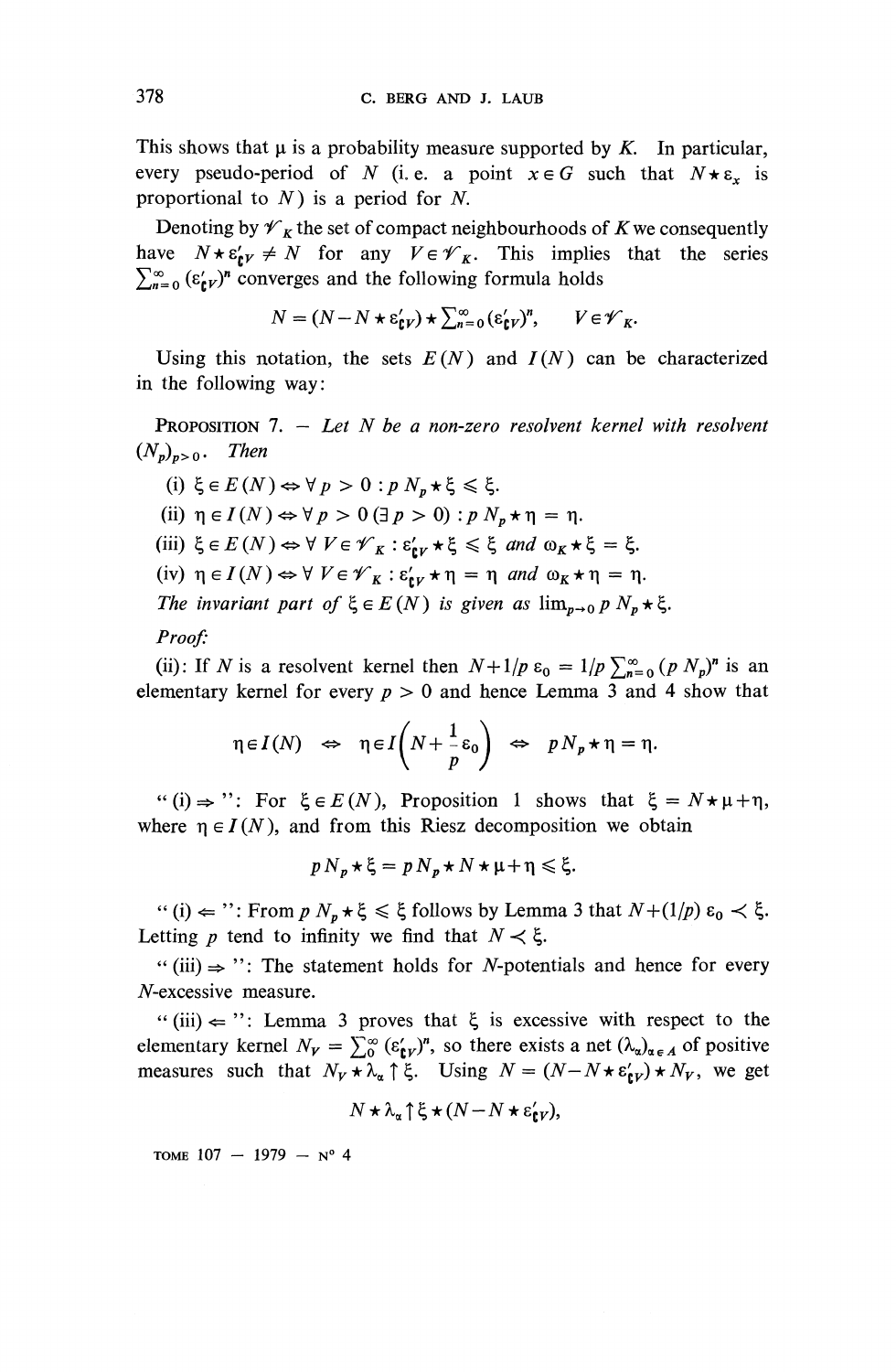so that  $\xi * (N - N * \varepsilon'_{\text{tr}}) \in E (N)$ . Defining  $a_V = (N - N * \varepsilon'_{\text{tr}}) (G)$ , we have

$$
\frac{1}{a_V}(N - N \star \varepsilon'_{\mathbf{t}V}) \to \omega_K \quad \text{as } V \downarrow K,
$$

**which implies that**

$$
\xi = \xi \star \omega_K \in E(N).
$$

"(iv)  $\Rightarrow$  ": By Lemma 2 there exists a net  $(\lambda_{\alpha})_{\alpha \in A}$  of positive measure such that  $N \star \lambda_{\alpha} \uparrow \eta$ ,  $\lambda_{\alpha} \rightarrow 0$ . Since  $N-N \star \varepsilon'_{\alpha V}$  has compact support, we get

$$
\eta - \eta \star \varepsilon_{\mathbf{t}V}^{\prime} = \lim_{A} (N - N \star \varepsilon_{\mathbf{t}V}^{\prime}) \star \lambda_{\alpha} = 0.
$$

" (iv)  $\Leftarrow$  ": By (iii)  $\eta \in E(N)$  and hence  $\eta = N \star \mu + \zeta$ , where  $\zeta \in I(N)$ , but since  $\eta = \eta * \varepsilon'_{\text{r}v} = (N * \varepsilon'_{\text{r}v}) * \mu + \zeta$ , we get  $\mu = 0$  and then  $\eta \in I(N)$ .

If  $\xi \in E(N)$  has the Riesz decomposition  $\xi = N \star \mu + \eta$ , where  $\eta \in I(N)$ , we find  $p N_p \star \xi = (N - N_p) \star \mu + \eta$ , hence

$$
\eta = \lim_{p \to 0} p N_p \star \xi.
$$

#### **Main result**

THEOREM 8. — *Let N be a non-singular convolution kernel satisfying the domination principle. There exist a non-zero resolvent*  $(N_p)_{p>0}$  *and a positive measure v such that*

(1) 
$$
N = N_p \star (p N + \varepsilon_0 + v) \quad for \quad p > 0.
$$

*The resolvent kernel*  $\tilde{N} = \lim_{p\to 0} N_p$  *exists, and denoting by K the compact periodicity group of N, the measure v can be chosen such that*  $v \star \varepsilon_x = v$  *for all*  $x \in K$  *and*  $v \in I(N)$ .

*Proof.* – Let  $p > 0$  be fixed. Then  $p N + \varepsilon_0$  is a non-singular convolution kernel satisfying the domination principle and  $N \in E(p \mid N+\varepsilon_0)$ . By Proposition 1, there exist positive measures  $N_p$  and  $\eta_p$  such that

$$
N = (p N + \varepsilon_p) \star N_p + \eta_p,
$$

where  $\eta_p \in I(p \mid N+\varepsilon_0) = I(N)$ . Furthermore,  $N_p$  and  $\eta_p$  are uniquely determined,  $N_p$  because  $p N+\varepsilon_0$  satisfies the principle of unicity of mass.

For  $q > p > 0$ , we have

$$
N = (q N + \varepsilon_0) \star N_q + \eta_q = (q - p) N \star N_q + (p N + \varepsilon_0) \star N_q + \eta_q,
$$
  
=  $(q - p)((p N + \varepsilon_0) \star N_p + \eta_p) \star N_q + (p N + \varepsilon_0) \star N_q + \eta_q,$   
=  $(p N + \varepsilon_0) \star (N_q + (q - p) N_p \star N_q) + \eta_q + (q - p) \eta_p \star N_q.$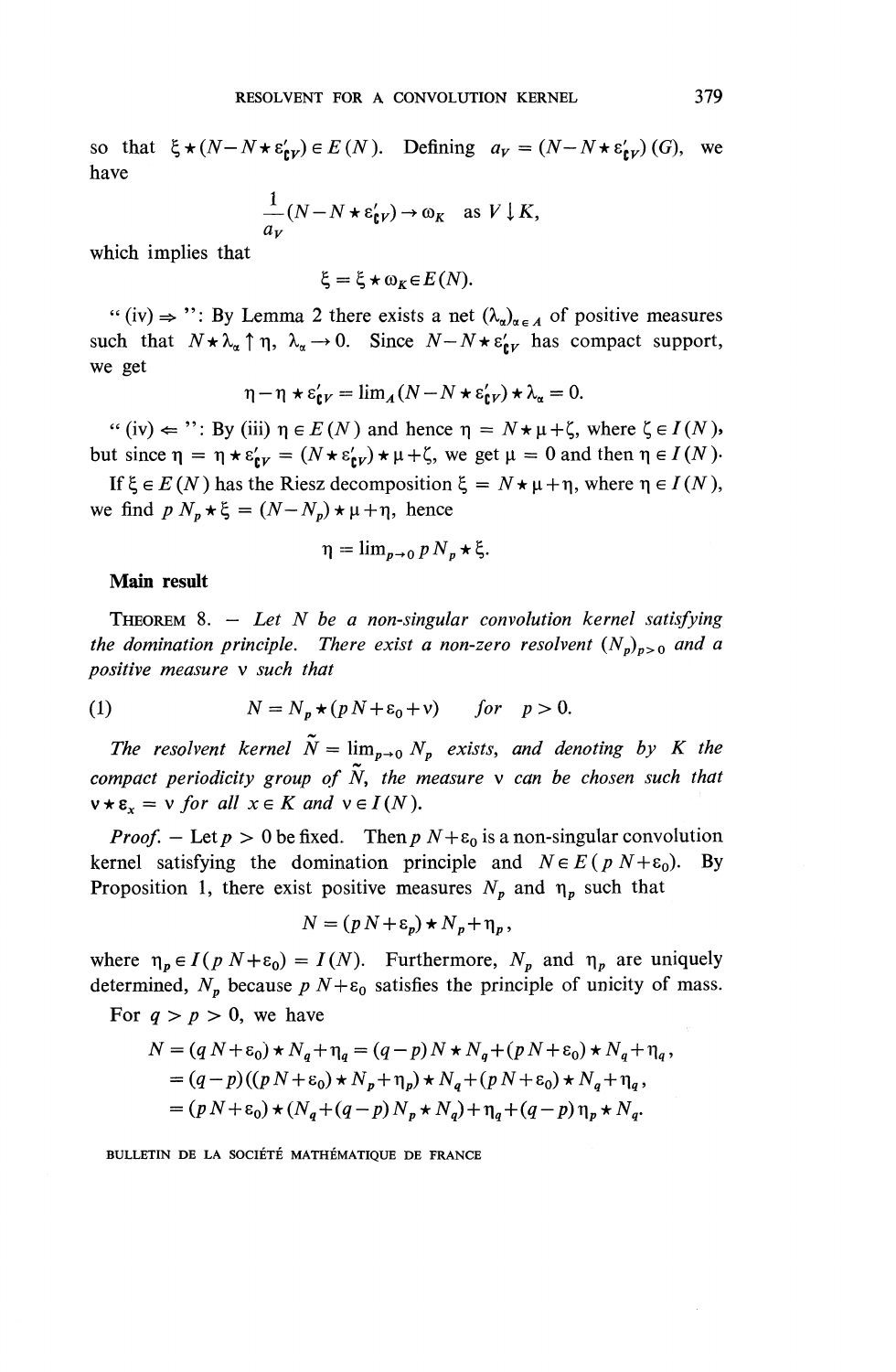The measure  $\eta_q + (q-p) \eta_p \star N_q$  is N-invariant because both  $\eta_p$  and  $\eta_q$ are so *{cf.* [7]). By the unicity of the Riesz decomposition with respect to  $p N+\varepsilon_0$ , we conclude

(2) 
$$
N_p = N_q + (q-p)N_p \star N_q \quad \text{for} \quad 0 < p < q, \n\eta_p = \eta_q + (q-p)\eta_p \star N_q \quad \text{for} \quad 0 < p < q.
$$

This shows that  $(N_p)_{p>0}$  is a resolvent family, and since  $N_p \le N$  for all p we get that  $\tilde{N} = \lim_{p\to 0} N_p$  exists. The resolvent kernel  $\tilde{N}$  is non-zero, because  $\tilde{N} = 0$  would imply that  $N \in I(p \mid N+\varepsilon_0) = I(N)$ , hence that N is singular. Moreover  $N \geq \eta_n \geq \eta_q$  for  $p < q$  so the limit  $\eta_0 = \lim_{n \to 0} \eta_n$ exists and belongs to  $I(N)$ . From (2), we get

(3) 
$$
\eta_0 = \eta_q + q N_q \star \eta_0 \quad \text{for} \quad q > 0,
$$

which by Proposition 7 shows that  $\eta_0$  is excessive with respect to the resolvent kernel  $\tilde{N}$ , but since from (3)  $\lim_{q\to 0} q N_q * \eta_0 = 0$ , the  $\tilde{N}$ -invariant part of  $\eta_0$  is 0. There exists consequently a positive measure v such that  $\eta_0 = \tilde{N} \star v$ . The measure v need not be uniquely determined. In fact,  $\tilde{N}$  has a compact periodicity group  $K$ , and denoting the normalized Haar measure of *K* by  $\omega_K$ , we have as well  $\eta_0 = \tilde{N} \star (\omega_K \star \nu)$ , so by replacing v by  $\omega_K \star v$ , we may and will assume that v is periodic with each  $x \in K$  as period. In this case, v is easily seen to be uniquely determined. From (3) follows

$$
\eta_q = \tilde{N} \star \nu - q N_q \star \tilde{N} \star \nu = N_q \star \nu,
$$

**which implies (1).**

Using  $p N_p \star \tilde{N} \leq \tilde{N}$  and that  $\tilde{N} \star v$  exists, the convergence Lemma of DENY implies that  $\lim_{p\to\infty} p\eta_p = \omega_K * v = v$ , so  $v \in E(N)$ *.* Since  $\eta_0 = \tilde{N} \star v \in I(N)$ , it is easy to see that  $v \in I(N)$ , (cf. [7], Corollary 2.4).

LEMMA 9. - Let  $N_1$  and  $N_2$  be non-zero convolution kernels satisfying *the domination principle and*  $N_1 \lt N_2$ . Then

$$
I(N_1) \cap E(N_2) \subseteq I(N_2).
$$

*Proof.* – The relation  $\prec$  being transitive (cf. [4]), it follows that  $E(N_2) \subseteq E(N_1)$ . For  $\eta \in I(N_1) \cap E(N_2)$  and  $V \in \mathscr{V}$ , we then have

$$
\eta = {}_{N_1}R_{\eta}^{\mathfrak{C}V} \leqslant {}_{N_2}R_{\eta}^{\mathfrak{C}V} \leqslant \eta,
$$

which proves that  $\eta \in I(N_2)$ .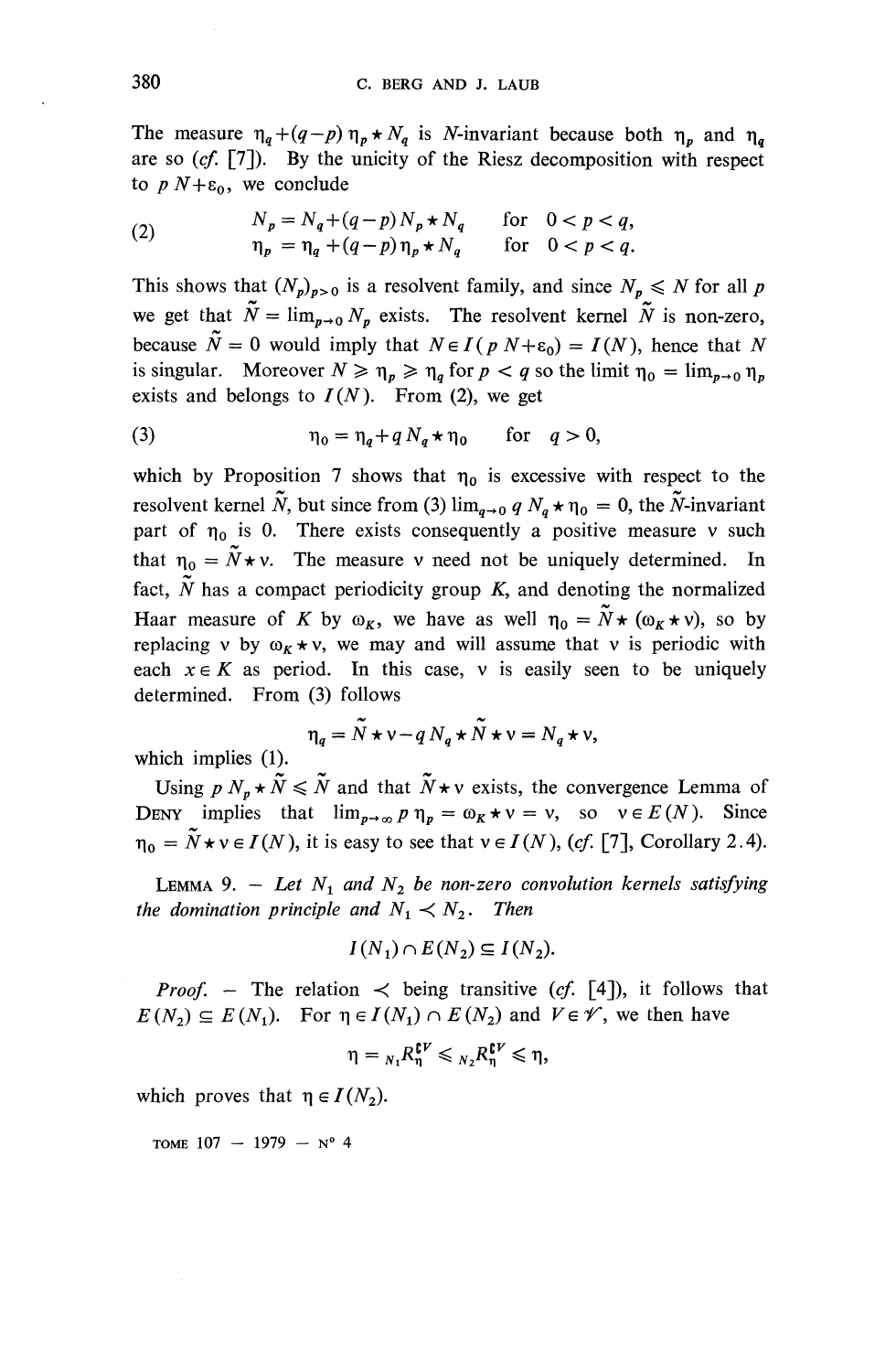THEOREM 10. — *Let N be a non-singular convolution kernel satisfying the domination principle, and let*  $(N_p)_{p>0}$  *and*  $\nu$  *be as in Theorem* 8.

*Then we have*  $\lim_{p\to 0} N_p = N_0$  *and*  $N_0 \lt N$ *, where*  $N_0$  *is the regular* part of N. The Riesz decomposition of N with respect to  $N_0$  is

(4) 
$$
N = N_0 \star (\varepsilon_0 + v) + N^i
$$

*and*

$$
N^i \in I(N_0) \cap I(N).
$$

*The singular part N ' of N is N-invariant and given as*

$$
(5) \t\t N' = N_0 \star v + N^i.
$$

*Proof, —* From Theorem 8 we know that the resolvent kernel  $\tilde{N} = \lim_{p \to 0} N_p$  exists, and also that  $p N_p \star N \le N$ , hence  $\tilde{N} \prec N$ . Furthermore, N has the N-invariant part  $N^i = \lim_{p\to 0} p N_p \star N$ , so by Lemma 9  $N^i$  is also N-invariant. Letting  $p \to 0$  in (1), we find

(6) 
$$
N = \widetilde{N} \star (\varepsilon_0 + v) + N^i.
$$

Since  $\eta_0 = \tilde{N} \star v \in I(N)$ , we have  $\tilde{N} \star v + N^i \in I(N)$ , so for  $V \in \mathcal{V}$ :

$$
\overline{N} \star \mathsf{v} + N^i = {}_N R^{\mathsf{CV}}_{\overline{N} \star \mathsf{v} + N^i} \leqslant {}_N R^{\mathsf{CV}}_{N},
$$

which implies

$$
\widetilde{N} \star \mathsf{v} + N^i \leqslant N',
$$

where  $N'$  is the singular part of  $N$ .

For  $V \in \mathscr{V}_k$ , let  $\varepsilon'_{\mathbf{k}V}$  be a  $\tilde{N}$ -balayaged measure of  $\varepsilon_0$  on  $\int_{\mathbf{k}} V$ . Then

$$
\xi_V = N \star \varepsilon'_{\mathbf{t}V} + (N - N \star \varepsilon'_{\mathbf{t}V}) \star \mathbf{v} \in E(N),
$$

and using (6) and  $\varepsilon'_{\mathbf{t}V} \star N^i = N^i$ , we find

$$
\xi_V = \tilde{N} \star \varepsilon'_{\mathbf{C}V} + \tilde{N} \star \mathbf{v} + N^i.
$$

In  $\int_{\mathbb{R}} V$ , we have  $\tilde{N} \star \varepsilon_{\mathfrak{k}V} = \tilde{N}$ , hence  $\xi_V = N$  in  $\int_{\mathbb{R}} V$ , so by the definition of reduced measure, we get  $_{N}R^{tV}_{N} \leq \xi_{V}$ . Letting *V* increase to *G*, we find using  $\lim_{\nu \uparrow G} \tilde{N} \star \varepsilon'_{\text{c}v} = 0$  that

$$
N' = \lim_{V \uparrow G} {}_N R_N^{\mathfrak{C}V} \leqslant \lim_{V \uparrow G} \xi_V = \widetilde{N} \star \nu + N^i,
$$

which combined with (7) yields  $N' = \tilde{N} \star v + N^i$  and hence  $N_0 = \tilde{N}$ .

With the notation as in Theorem 8 and 10, we further have the following proposition.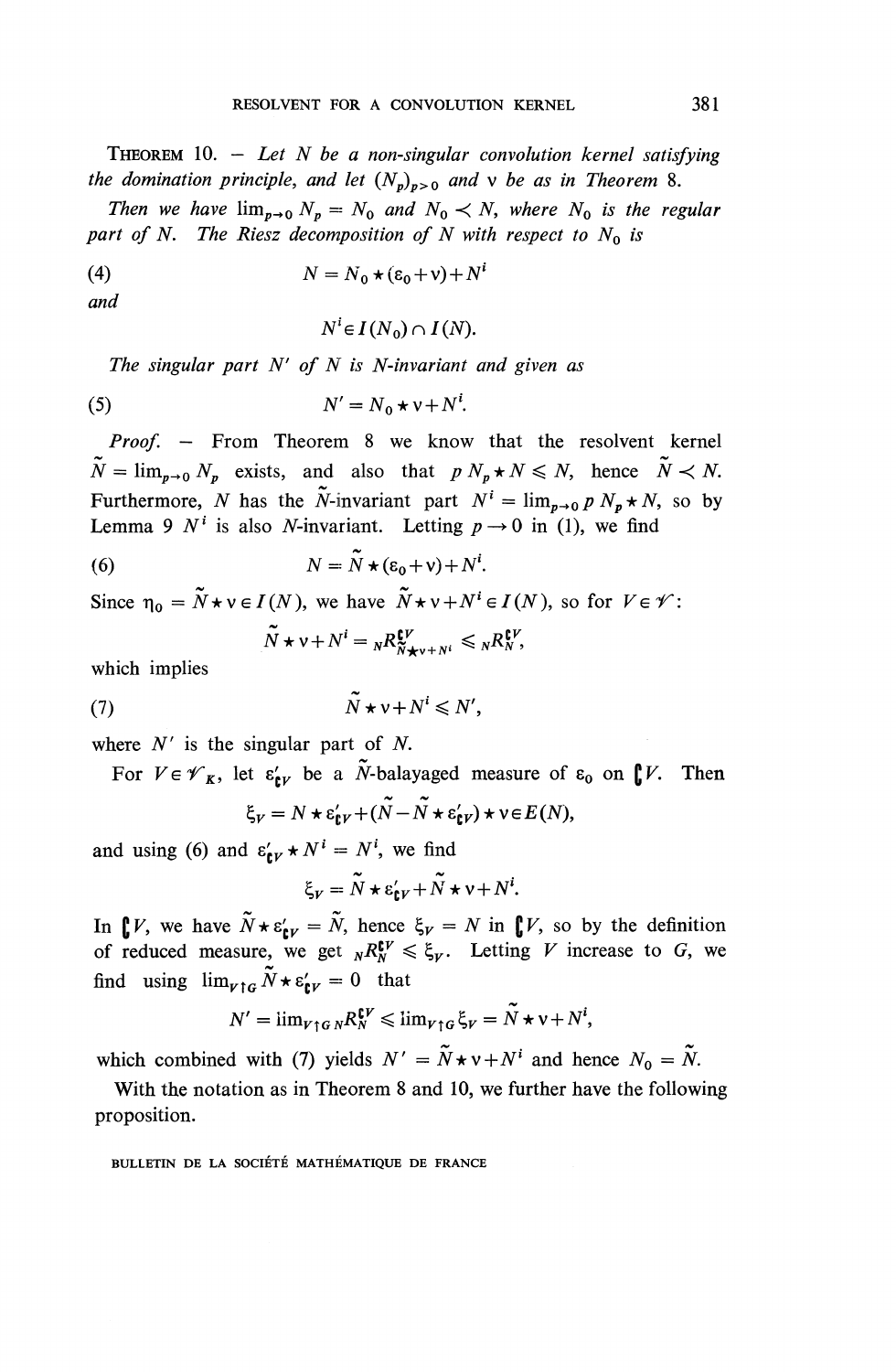PROPOSITION 11. - If  $N' = N_0 \star v + N^i$  is the Riesz decomposition of *the singular part N' of N with respect to the regular part N<sub>0</sub> of N, then either* v *or N<sup>1</sup> is zero.*

*Proof.* – Suppose that  $v \neq 0$ . Since  $v \in E(N)$  there exists a net  $(\lambda_{\alpha})_{\alpha \in A}$  of positive measures such that  $N \star \lambda_{\alpha} \uparrow v$ , and since  $N_0 \star v$  exists, this shows that also  $N \star N_0$  exists. Finally, since  $N^i \le N$  also  $N^i \star N_0$ exists. Using  $N^i \in I(N_0)$ , it follows that

$$
N^i = p N_p \star N^i \leqslant p N_0 \star N^i \quad \text{for all } p > 0,
$$

and hence  $N^i = 0$ .

PROPOSITION 12 — *Let N be a non-singular convolution kernel with regular part*  $N_0$ . Then N and  $N_0$  have the same pseudo-periods. In *particular, the group of pseudo-periods for a non-singular convolution kernel is compact.*

*Proof.* – Suppose that  $N_0 * \varepsilon_x = c N_0$ . Since  $N_0 \lt N$ , it follows that  $N \star \varepsilon_x = c N$ . Conversely, if  $N \star \varepsilon_x = c N$ , then  $N' \star \varepsilon_x = c N$ because  $N \lt N'$ . Using  $N = N_0 + N'$ , we get  $N_0 * \varepsilon_x = c N_0$ .

Let  $V \in \mathscr{V}$  be fixed. For every open relatively compact set  $\omega \subseteq G$  such that  $V \subseteq \omega$ , let  $\mu_{\omega \setminus V}$  be a balayaged measure of  $\varepsilon_0$  on  $\omega \setminus V$  with respect to *N* such that  $_{N}R^{\omega V}_{N} = N \star \mu_{\omega V}$ . With this notation, we have the following result.

PROPOSITION 13.

(i) Every accumulation point for the net  $(\mu_{\omega\setminus V})_{\omega}$  as  $\omega$  increases to G is *a balayaged measure of*  $\varepsilon_0$  *on*  $\int V$  *with respect to*  $N_0$ *.* 

(ii)  ${}_N R_N^{\mathbf{C}V} = {}_{N_0} R_{N_0}^{\mathbf{C}V} + N'.$ 

(iii) If N satisfies the principle of unicity of mass  $\lim_{\omega \uparrow G} \mu_{\omega \setminus V}$  exists *and*  $_{N_0}R_{N_0}^{\mathbf{C}V} = N_0*lim_{\omega\uparrow G}\mu_{\omega\setminus V}.$ 

*Proof.* – Since  $N \star \mu_{\omega}$   $\swarrow \leq N$ , the net  $(\mu_{\omega} \vee \nu)_{\omega}$  is vaguely bounded. Let  $\mu_{\mathbf{r}v}$  be an accumulation point and assume that  $\mu_{\mathbf{v}} \rightarrow \mu_{\mathbf{r}v}$  (For notational simplicity we do not write the subnet). From (1) follows

(8) 
$$
N \star \mu_{\omega \setminus V} = p N_p \star N \star \mu_{\omega \setminus V} + N_p \star \mu_{\omega \setminus V} + v \star N_p \star \mu_{\omega \setminus V}.
$$

We have  $N \star \mu_{\omega} = {}_{N} R_{N}^{\omega}{}^{V} \uparrow {}_{N} R_{N}^{\mathbf{t}V}$  so the first term on the right-hand side increases to  $p'N_p \star_N R_N^{\mathbf{t}V}$ . Since  $N_p \star N$  exists, Deny's convergence Lemma implies that

$$
\lim_{\omega} N_p \star \mu_{\omega \setminus V} = N_p \star \mu_{\mathfrak{f}V}.
$$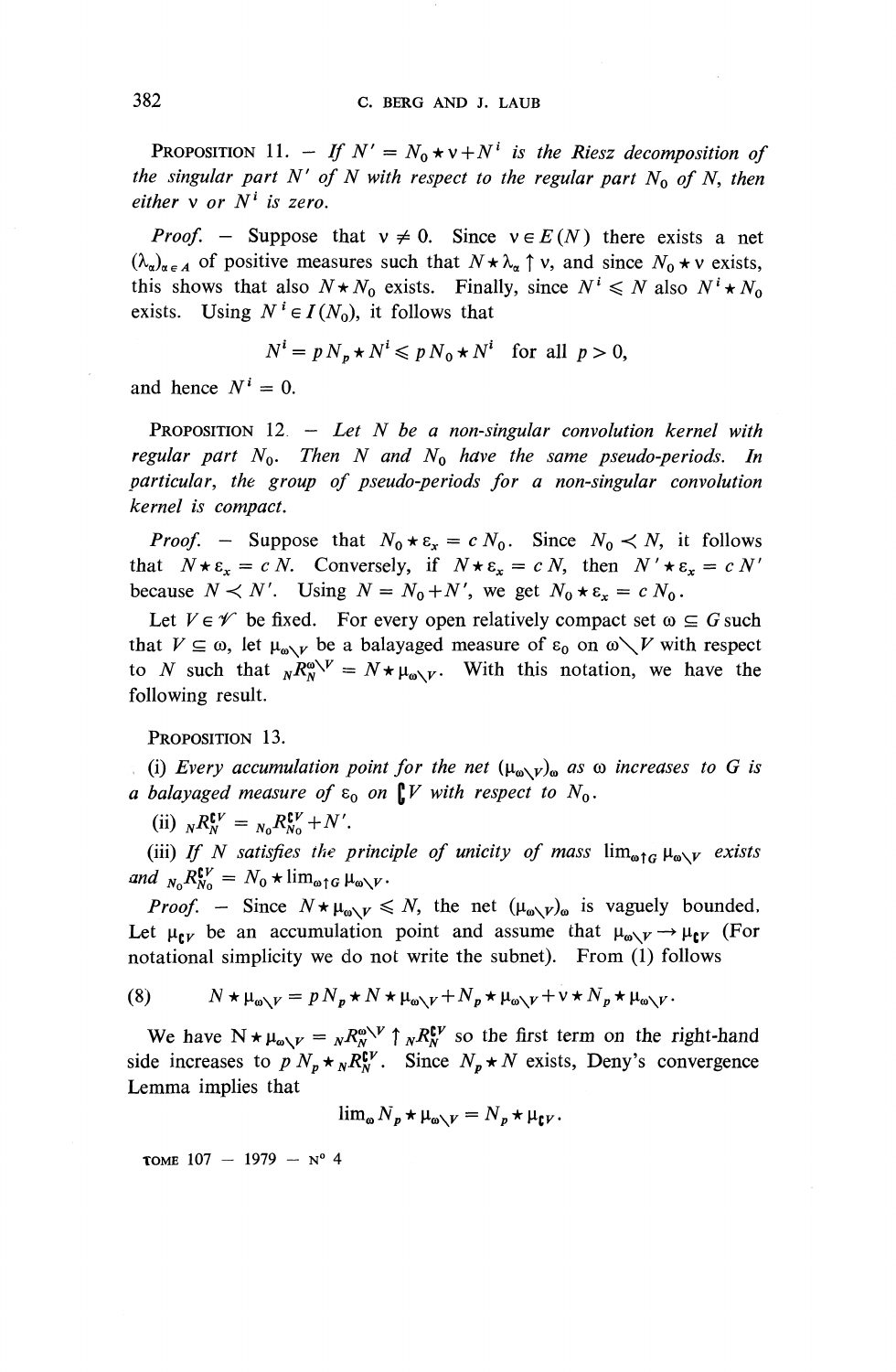Finally, since  $v \star N_p \in I(N)$ , we have as in the proof of Lemma 4 that  $\lim_{\omega} v \star N_p \star \mu_{\omega \setminus V} = v \star N_p$  so (8) leads to<br>
(9)  $N R_N^{CV} = p N_p \star N_n^{CV} + N_p$ 

(9) 
$$
{}_{N}R_{N}^{\mathbf{C}V} = p N_{p} \star {}_{N}R_{N}^{\mathbf{C}V} + N_{p} \star (\mu_{\mathbf{C}V} + \nu).
$$

This shows that  $_{N}R^{\mathbf{f} \nu}_{N} \in E(N_0)$ , and since  $N' \leq_{N}R^{\mathbf{f} \nu}_{N} \leq N$  the  $N_0$ -invariant part of  $_{N}R_{N}^{\mathbf{C}V}$  is equal to  $N^{i}$  which is the  $N_{0}$ -invariant part of  $N'$  as well as of *N*. Letting  $p \rightarrow 0$  in (9), we get

$$
{}_{N}R_{N}^{\mathfrak{C}V}=N_{0}\star(\mu_{\mathfrak{C}V}+\nu)+N^{i}=N_{0}\star\mu_{\mathfrak{C}V}+N',
$$

so it is clear that  $\mu_{\mathbf{t}V}$  is a balayaged measure of  $\varepsilon_0$  on  $\int_V V$  with respect to  $N_0$ .

Let  $\varepsilon'_{\text{EV}}$  be a balayaged measure of  $\varepsilon_0$  on  $\int V$  with respect to  $N_0$  such that  $_{N_0} R_{N_0}^V = N_0 * \epsilon'_{\mathbf{k}V}$ . Then  $N_0 * \epsilon'_{\mathbf{k}V} \leq N_0 * \mu_{\mathbf{k}V}$  and with the notation from the proof of Theorem 10, we have

$$
{}_{N}R_{N}^{\mathbf{C}V}\leqslant \xi_{V}=N_{0}\star \varepsilon_{\mathbf{C}V}'+N',
$$

hence

hence  
\n
$$
{}_{N}K_{N}^{*} \leqslant {}_{S}V = N_{0} * \varepsilon_{\mathbf{t}}V + N,
$$
\n
$$
(10) \qquad {}_{N}R_{N}^{\mathbf{t}} = N_{0} * \mu_{\mathbf{t}}V + N' \geqslant N_{0} * \varepsilon_{\mathbf{t}}V + N' \geqslant {}_{N}R_{N}^{\mathbf{t}}.
$$

**We** shall finally prove (iii). When *N* satisfies the principle of unicity of mass, N and hence also  $N_0$  have no pseudo-periods, so  $N_0$  is a Hunt kernel. Therefore  $\varepsilon'_{\text{tr}}$  is uniquely determined by the formula  $N_0 R_{N_0}^{\mathbf{F}} = N_0 \star \varepsilon'_{\mathbf{F}V}$ , and every accumulation point  $\mu_{\mathbf{F}V}$  of  $(\mu_{\omega\setminus V})_\omega$  is equal to  $\varepsilon'_{\mathbf{t}V}$ . Therefore  $\lim_{\omega \to V} = \varepsilon'_{\mathbf{t}V}$ .

**Remarks** 

1° The singular part of  $N + c \varepsilon_0$  is equal to the singular part N' of N. In fact, for  $V \in \mathscr{V}$ , we have observed that

$$
{}_{N}R_{N}^{\mathbf{C}V}\geqslant {}_{N+c\epsilon_{0}}R_{N+c\epsilon_{0}}^{\mathbf{C}V},
$$

**hence**  $N' \ge (N+c\epsilon_0)'$ . Since  $N' \in I(N) = I(N+c\epsilon_0)$ , we also have  $N' = {}_{N+c\epsilon_0}R^{\mathfrak{e}V}_{N'} \leqslant {}_{N+c\epsilon_0}R^{\mathfrak{e}V}_{N+c\epsilon_0}$ 

which shows that  $N' \leq (N+c\epsilon_0)'$ .

2° Suppose that  $N' = N_0 \star v$  where  $v \neq 0$ . If N is shift-bounded (i. e. the set  $\{N \star \varepsilon_x; x \in G\}$  is vaguely bounded) then  $N_0$  (G)  $< \infty$ .

In fact, since  $v \in E(N)$  there exists a non-zero measure  $\lambda \ge 0$  such that  $N \star \lambda \leq v$  and then

$$
N_0 \star N \star \lambda \leq N_0 \star \nu = N' \leq N.
$$

The shift-boundedness of N implies that  $N_0 \star \lambda$  (G)  $\leq 1$ , hence  $N_0$  (G)  $< \infty$ .